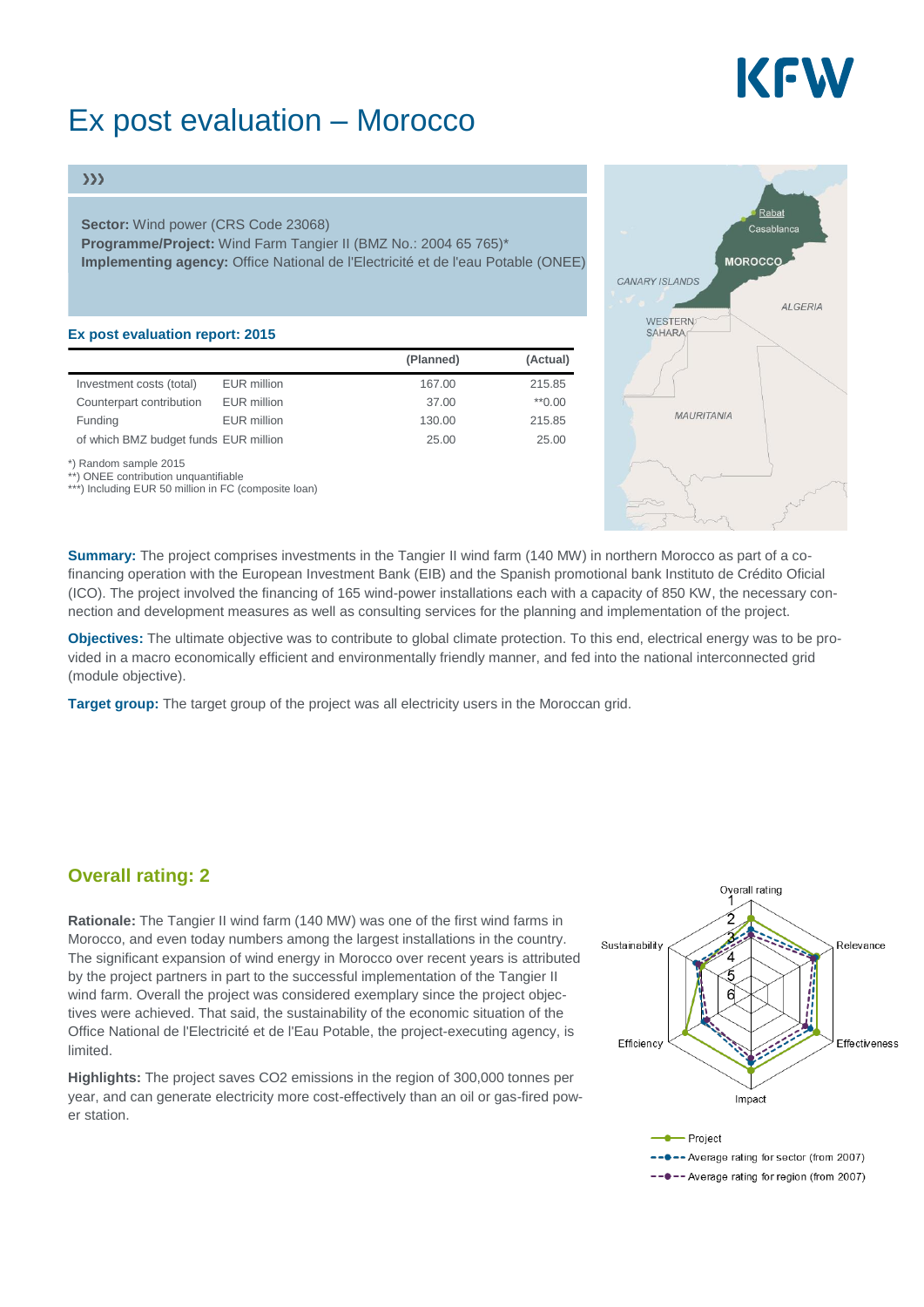# KFW

## Rating according to DAC criteria

### **Overall rating: 2**

#### **Relevance**

The secure provision of nationally generated electrical energy is critical for the economic development of Morocco. A core problem of the Moroccan electricity sector has long been the scarcity of raw materials and the resulting degree of dependence on imported primary and secondary energy. At the same time, the demand for energy is growing rapidly, and meeting this demand will require significant investment. The project had the potential to help solve the core problem by increasing the installed capacity, thereby contributing to meeting the growing demand for electricity and thus reducing dependence on energy imports.

Through its approach of generating electricity from wind as a renewable energy source, the project supported the sustainable protection of natural resources (Millennium Development Goal No. 7). From today's perspective, two of the seventeen Sustainable Development Goals in effect since 2015 have been addressed: ensuring access to affordable, reliable, sustainable and modern energy for all (No. 7) and the implementation of rapid measures to combat climate change and its effects (No. 13). The project had the potential to contribute to the reduction of CO<sub>2</sub> emissions and to help combat climate change. Thus the project was in line with the German government's objectives in the cross-sectional topic of environmental and resource protection. Consequently, the project fitted seamlessly into the priority area strategy paper of Moroccan-German cooperation, which is aimed at developing a Green Economy and at making use of Morocco's great potential in the field of renewable energies (RE). The priority sector strategy is consistent with the Moroccan government's energy sector strategy. This specifies an ambitious expansion plan for RE for the next five years. Thus, by 2020, 42 percent of the installed power plant capacity in the country will come from RE installations, which – because of the capacity factor – should provide 28 percent of Moroccan electricity generation. With total installed capacity of 495 MW, wind turbines (WT) in Morocco contributed around 7 percent of the country's current total generation capacity in 2013 (2003: 1 percent). With the help of the national wind expansion plan (2000 MW by 2020), the share of electricity produced from wind power is set to increase to around 14 percent of the country's total generation capacity by 2020. To achieve this goal, the Moroccan government has launched special promotional programmes for wind energy.

In recent years, great progress has been made in improving the framework conditions in Morocco's energy sector. The Renewable Energy Sources Act, which came into force in 2009, provided not only a regulatory and institutional framework, but also an essential tool for accelerating the development of RE. As a result of various sector reforms, the liberalisation of the energy sector has progressed gradually since the mid-1990s. Technical cooperation was a vital factor in the improvement of these framework conditions, resulting in an effective interaction of the various instruments of development cooperation in the realisation of the evaluated project. The next necessary step for the Moroccan energy sector is the planned establishment of an independent regulatory authority.

Given Morocco's dynamic economic development, the provision of additional power generation capacities remains important. From today's perspective, the approach of generating environmentally friendly electricity from wind as a renewable energy source continues to be highly relevant.

#### **Relevance rating: 2**

#### **Effectiveness**

The module objective was defined as a contribution to the macro economically efficient and environmentally friendly provision of electrical energy and its being fed into the national grid. Overall, the target values of the indicators are assessed as realistic. The objectives are in line with current requirements and with the present state of knowledge.

The achievement of the programme objectives defined during the programme appraisal can be summarised as follows: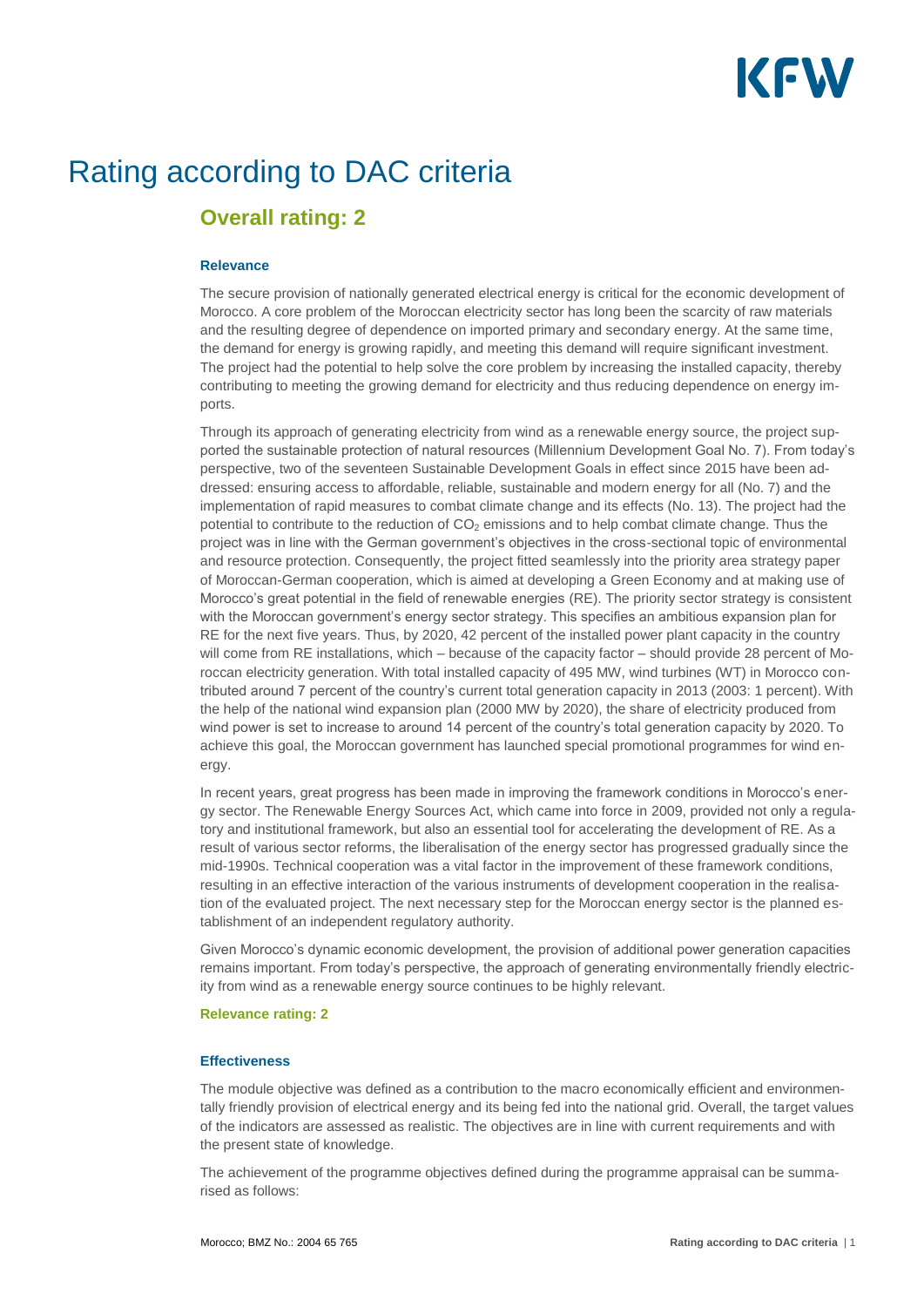

| <b>Indicator</b>                                                                                                                                                | <b>Status PA</b>                                                                        | <b>Ex post evaluation</b>                                                                                        |
|-----------------------------------------------------------------------------------------------------------------------------------------------------------------|-----------------------------------------------------------------------------------------|------------------------------------------------------------------------------------------------------------------|
| (1) Average electrical energy<br>fed into the national intercon-<br>nected grid from the second full<br>year of operation, as calculated<br>over several years. | Status at PA: 0 GWh<br>Target value: 500 GWh                                            | Achieved.<br>502 GWh                                                                                             |
| $(2)$ Annual CO <sub>2</sub> emissions<br>avoided from the second full<br>year of operation (as compared<br>to fossil fuels)                                    | Status at PA: $0$ t CO <sub>2</sub><br>Target value: $340,000$ t $CO2$                  | Partially achieved.<br>342,066 t CO <sub>2</sub> (2013)<br>295,545 t CO <sub>2</sub> (2014)                      |
| $(3)$ CO <sub>2</sub> avoidance costs (ac-<br>cording to Grid Emission Factor<br>$(GEF)^{1)}$ method)                                                           | Status at PA: 0 USD /t CO <sub>2</sub><br>Target value: $\le$ 10 USD /t CO <sub>2</sub> | Achieved<br>$-7.5$ USD/t CO <sub>2</sub> (2014)<br>9-10 USD/t CO <sub>2</sub> (2016)<br>(depending on oil price) |
| (4) The bird mortality rate (bird<br>collisions) per wind turbine and<br>per year. <sup>2)</sup>                                                                | Status at PA: 0<br>Target value: $<$ 2                                                  | Achieved.<br>1.79 (2012)                                                                                         |

1) GEF factors are the CO<sub>2</sub> emissions per unit of electricity generated (tCO<sub>2</sub>/KWh) in a given country. The GEF factor is used to calculate reductions in emissions, e.g. through the use of renewable energies. In the GEF method, CO<sub>2</sub> emissions are not discounted over the lifetime of the power plant.

2) Calculation method according to Johnson et al.

(1) From the second full year of operation (2013) and up to the time of the evaluation, an average of 502 GWh of electrical energy was fed into the national interconnected grid each year. The first indicator is therefore fulfilled, due not least to the fact that the Tangier-Tetouan region is ideally suited as a wind farm site, with an average wind speed of 9 m/s. Moreover, the capacity factor of the wind farm is almost 36 percent more than the average capacity factor for other wind farms across the world, which is between 25 to 30 percent.

(2) Emissions in the amount of 342,066 t  $CO<sub>2</sub>$  and 295,545 t  $CO<sub>2</sub>$  were avoided in the years 2013 and 2014 respectively, as compared to power generation based on fossil fuels. Consequently, the target value of the second indicator was achieved in 2013, but not in 2014. This is explained by the historically low wind yield in 2014, which resulted in a significantly lower electricity yield (a drop of around 15 percent), and which in turn limited the avoidance of  $CO<sub>2</sub>$  emissions.

(3) At -7.5 USD/t  $CO<sub>2</sub>$ , the  $CO<sub>2</sub>$  avoidance costs for 2014 as calculated by the GEF method were significantly below the target value specified for the project of 10 USD/t  $CO<sub>2</sub>$ , despite the fact that the investment costs were 29 percent higher than the planned costs calculated at the project appraisal. This is due to the fact that the prices of oil, coal and gas had all risen sharply in previous years. Following the sharp decline in oil prices to the current price of around 30 USD/barrel,  $CO<sub>2</sub>$  avoidance costs at the start of 2016 were at almost 10 USD/t  $CO<sub>2</sub>$  and are thus just below of the threshold.

(4) After the wind farm was fully commissioned in September 2011, the supplier, together with the consultant, monitored bird collisions in the period from November 2011 to November 2012. Three dead birds were discovered and a mortality rate of 1.79 per WT and per year was calculated. This mortality rate is considerably lower than the values for North America, Canada and Europe. This result was attributed to the optimum positioning of the wind turbine. Additional data on the bird collisions from the years which followed is not available.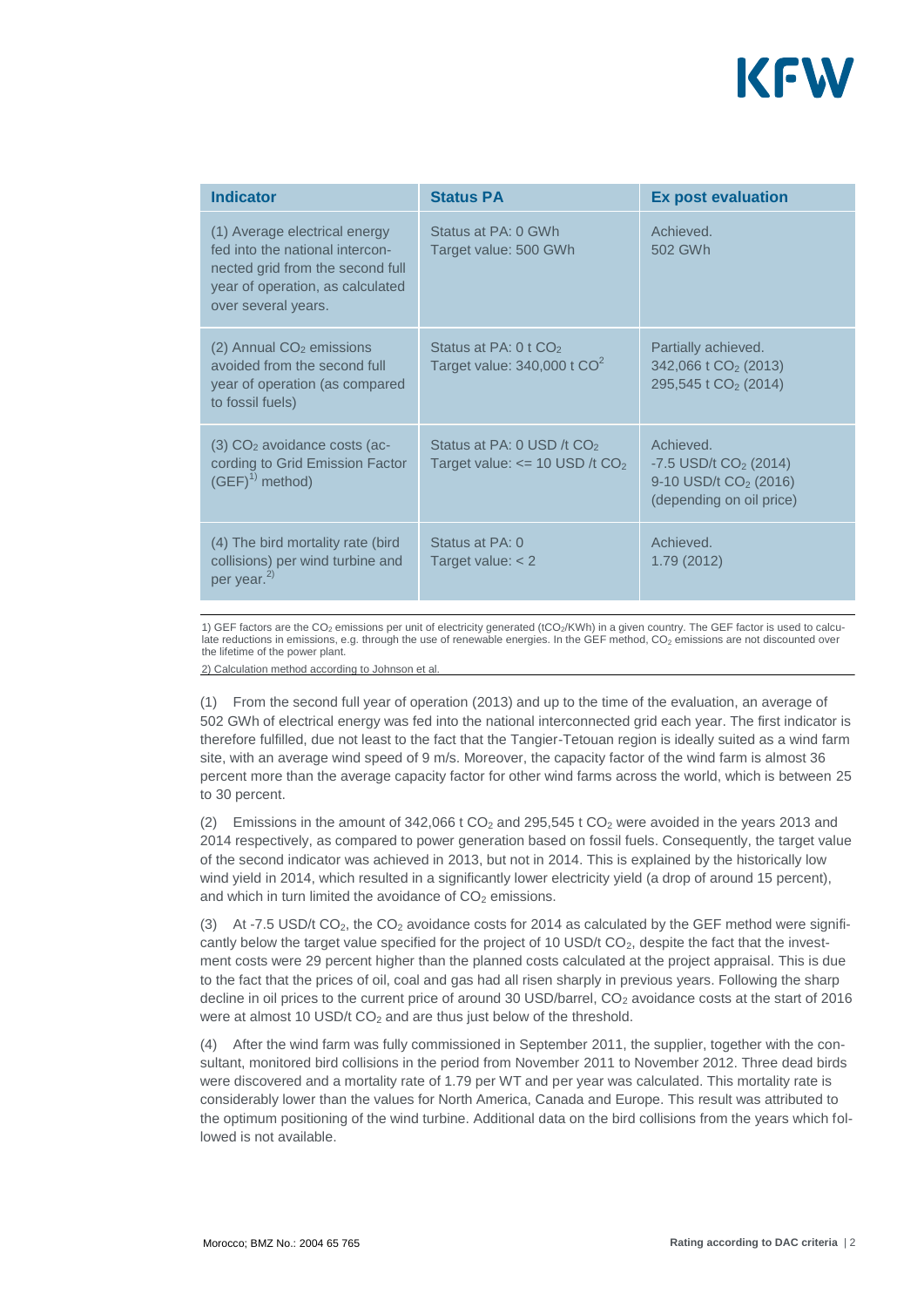

Overall, the module objective was largely achieved. Since the limitations in relation to electricity production and thus also in relation to the prevention of  $CO<sub>2</sub>$  emissions in 2014 were only of a temporary nature, the effectiveness of the project can be assessed as "good".

#### **Effectiveness rating: 2**

#### **Efficiency**

The allocation efficiency can be demonstrated on the basis of the dynamic production costs of the wind farm as compared with the thermal generation alternative. At 5.50 EUR cents/KWh (both microeconomic and macroeconomic), the dynamic generation costs of the wind farm are lower than the dynamic production costs of the generation alternative, which lie at 6.60 EUR cents/KWh (microeconomic) and 6.75 EUR cents/KWh (macroeconomic), with both values applying for the year 2014. At EUR 5.50 cents/KWh, the dynamic production costs of the wind farm are higher today than was anticipated at the project appraisal (4.30 EUR cents/KWh). This is firstly because power generation in the wind farm failed to meet the targets in the first six years of operation, caused by the delayed start of the second part of the wind farm, and secondly because the investment cost was significantly higher than expected (by around 30 percent). During the design phase, the cost of the project was estimated at EUR 167 million, however, the actual costs amounted to EUR 216 million. This cost overrun was due to higher land prices in the project region, higher expenses for the reclamation of the project area, price increases for wind turbines due to an overheating of the market for wind turbines as well as higher steel, aluminium, copper and oil prices, among other factors. In addition, some cost-relevant measures were taken to reduce the impact of the wind farm on the bird population. These included the repositioning of some WTs and the laying of underground cables for grid connections. At around 5 percent of the total investment costs, the grid connection costs are therefore significantly higher than originally planned, but are still within the permissible range. The use of 850 kW turbines was usual and in line with the state-of-the-art at the time of project design. As the technology has evolved considerably in the past decade, the choice today, however, would be for a WT with a nominal output of more than one megawatt.

The wind farm was not put into operation until 25 months later than planned. Taking into consideration the project environment and the pilot nature of the project, this delay is nevertheless seen as acceptable. According to the project-executing agency, the main reasons for the extended construction phase were the unresolved land usage rights situation in Morocco, the repositioning of individual WTs to reduce the negative impact on the residents in the project area, the climatic and weather conditions and the laying of underground cables for grid connections, instead of the planned overhead line.

The microeconomic cost recovery ratio of electricity tariffs in Morocco has improved somewhat since 2010 and in 2013, at around 85 %, was higher than the 80 % threshold stipulated in the operational appraisal criteria (OAC): a conventional sector standard for assessing the efficiency of energy projects. As a result of the low tariff policy applied by the Moroccan government over several years, the recovery ratio of the long-run marginal cost (LRMC) for power generation has steadily deteriorated due to the average tariff revenues. Since the ONEE, in its own words, no longer systematically determines the LRMC, the exact macroeconomic cost recovery ratio could not be assessed (project proposal from 15/10/2004: estimated at 83 percent). In principle it can be assumed that the macroeconomic cost recovery ratio will be further improved in future by the gradual approach to implementing tariff increases in the years 2014-2017.

The transmission and distribution losses in the Moroccan electricity grid are around 18 percent, and thus lower than the OAC guideline of 20 percent. The power consumed by the Tangier II wind farm itself totals 2.89 percent. The negative  $CO<sub>2</sub>$  avoidance costs during the period of high oil prices were well below the acceptable limit of 10 EUR/t CO<sub>2</sub> for the WT and thus met this efficiency criterion. In early 2016, at a very low oil price of around 30 USD/barrel, the avoidance costs were just below of the threshold value. The current OAC guidelines were thus generally respected.

Due to the  $CO<sub>2</sub>$  avoidance costs, which can largely be assessed as positive, the efficiency is rated as good despite the delays and cost increases.

#### **Efficiency rating: 2**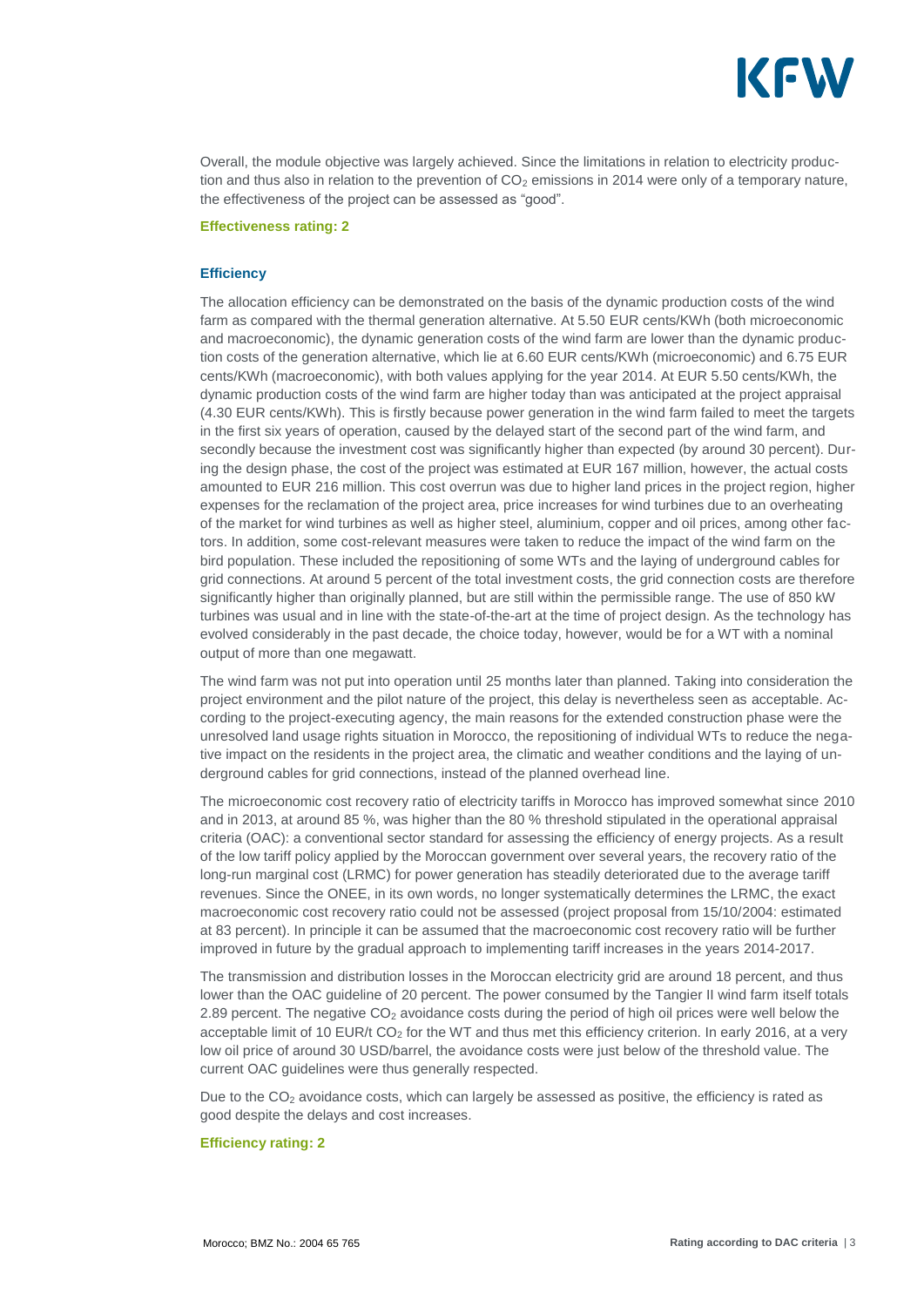

#### **Impact**

Producing electricity from renewable energies helps reduce the economic costs of electricity generation in Morocco, as this results in a reduction in the consumption of (expensive and state-subsidised) fuels which are mainly obtained from abroad and therefore also reduces the dependence on imports. At the macroeconomic level, we assume that the general expansion of generating capacity in Morocco, to which the evaluated project has also contributed, will have a positive impact on national economic development through the growth of local production capacity. In addition, WT components were manufactured in Morocco, which strengthened the local economy, creating jobs and generating additional income. The construction and operation of the wind farm has created more jobs that have been filled by local workers.

The underlying ultimate objective for the "Environment and Climate Change" priority area as set at the project appraisal is to contribute to global climate protection. Meanwhile, however, the DC programme objective has been redefined: Morocco is being supported in introducing a development model which reduces the negative impact on the environment and on the climate and makes provisions for climate change. According to today's standards, projects in the energy sector at development policy level should also promote the social and economic development of the country, going beyond the contribution to global climate protection. This additional component of the DC programme objective is indirectly realised through the "introduction of a development model".

It can be assumed that the project has helped improve Morocco's economic efficiency. In the last decade, economic growth has stabilised with average annual growth rates of 4.32 percent, as compared to more volatile values in previous years with average growth rates of 4 percent. Positive economic development leads to an improvement in the living standards of the Moroccan population, thus reducing the risk of social and political protests and riots.

It is difficult to quantify to what extent the projects implemented as part of DC can actually contribute to the introduction of a new development model for Morocco. A central component of the Moroccan development model is the change to a Green Economy, in which RE have a high priority. The evaluated projects contributed to the expansion of the installed generating capacity in the field of RE in Morocco and thus supported the introduction of the new development model. With an average annual reduction of around  $300,000$  t  $CO<sub>2</sub>$  emissions as compared to power generation based on fossil fuels, the project also contributes to climate protection and prevents climate change.

No significant damage to flora and fauna could be detected as a result of the construction of the Tangier II wind farm. As the project area is located along one of the main bird migratory routes, corresponding alternate routes were created in the wind farm. A bird collision monitoring project implemented after completion of the first year of operation confirmed the wind farm's very low negative impact on the bird population.

In contrast to the privately financed El Haouma wind farm, the IFC Environmental, Health, and Safety (EHS) Guidelines for Wind Energy were not followed in the construction phase of the Tangier II wind farm, as these did not exist at that time. In the absence of national environmental and social responsibility standards, the Spanish equivalent guidelines – which are largely in line with international standards – were followed instead. Although the land in the project area of the Tangier II wind farm is exclusively under state ownership and despite the relocation of 20 households, there are still a number of illegally built houses in the project area. The distance between these houses and the WTs is significantly below the safety distance required by current EHS standards. However, according to a noise control study carried out in 2012, the noise limit values are compliant. As a result of the rights of use granted to the local population allowing them to use the roads and the wind farm's own motor vehicles for the transport of people and goods, a type of local transport system has emerged in the project area.

In an oral statement, the Moroccan Ministry of Energy, Mines, Water and Environment (MEME) attested that the successful implementation of the Tangier II wind farm project encouraged the Moroccan government to develop national capacities in the field of wind energy and to improve the corresponding framework conditions. This highlights the exemplary nature of the project.

In the mid-1990s, FC funded the Tangier I wind farm (3.5 MW) as a pilot project and introduced the production of electricity from wind power: a technology which was novel for Morocco at the time. As the result of several technical defects, a financing gap for operating and maintenance measures, and faulty measurement systems, it was not possible to achieve the target production power during the commissioning of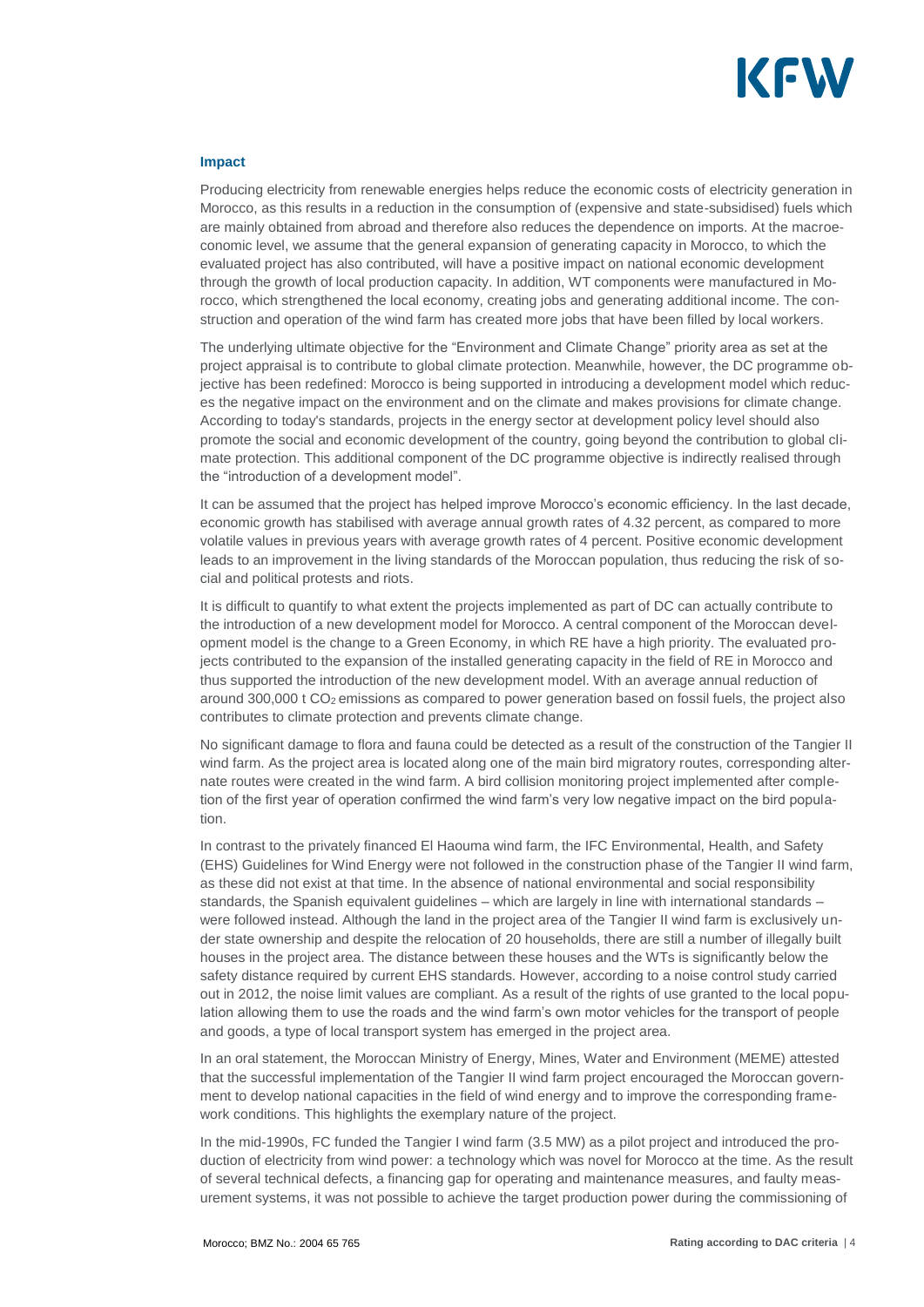

Tangier I. These inadequacies have been avoided in the implementation of the Tangier II wind farm, thus allowing for its smooth operation. Within the context of co-financing with the European Investment Bank (EIB) and the Spanish development bank Instituto de Crédito Oficial (ICO), FC adopted an important advisory role in the design and implementation of the project. FC work in Morocco is valued very highly by the project partners.

The significant expansion of wind energy in Morocco (currently 13 wind farms with a total capacity of nearly 800 MW) is attributed by the project partners to the successful implementation of the Tangier II wind farm. Thanks to the integrated (i.e. Public Private Partnership) wind programme (1000 MW) supported as part of FC, it has been possible to further develop the concept of wind power promotion in recent years; private investors are increasingly involved in the financing of wind farms, thereby reducing the dependence on donor funding. In retrospect, the Tangier II wind farm played a determining role in the spread of a climate-relevant future technology, ensuring that electricity in Morocco can be generated on the basis of wind power to a significant commercial extent in future.

**Impact sub-rating: 2**

#### **Sustainability**

The economic situation of the project-executing agency ONEE has been unsustainable for a number of years now. This is partly due to the fact that the electricity rates which have been kept artificially low by the government in recent decades have reduced ONEE's revenues. Prolonged periods of drought in recent years have furthermore resulted in a lower electricity yield from hydropower. In addition, the arrears of electricity customers have risen. Both effects have placed an additional strain on the ONEE's revenues. What is more, the state company has very high operating costs. The reasons for these high costs include the increased prices for primary energy and the additional cost burden on ONEE caused by the expansion of the electricity grid (rural electrification). The steady erosion of capital which has taken place due to significant losses has been offset in recent years by recapitalisation subsidies from the Moroccan state in the amount of several billion MAD (MAD 1 billion is the equivalent of approximately EUR 90 million). With the aim of restoring ONEE's economic sustainability, a framework agreement was signed between ONEE and several Moroccan ministries in 2014. The agreement settled inter alia cost-cutting measures, the strategic realignment of ONEE, as well as the steady increase of electricity rates in all voltage ranges up to the year 2017. Since ONEE is the only state power generation and transmission company and is thus of systemic importance, state support can be considered secured in the future. Overall, however, this incentive mechanism hinders the more efficient and economical realignment of ONEE, which could result in the state company's options for action being limited in the event of external changes and shocks. It can in principle be said that private companies – such as the operator of the El Haouma wind farm – operate on a more sustainable basis than ONEE.

Since, at 5.50 EUR cents/KWh, the dynamic production costs fall well below the average electricity tariff of 11 EUR cents/kWh, the Tangier II wind farm operates in an economically sustainable manner. The project area can be assessed as stable from a social, economic, political and environmental point of view, and therefore does not represent a risk for the sustainability of the project.

The wind farm was appropriately constructed and is operated and maintained in a professional manner and by well-qualified Moroccan personnel under an operating and maintenance contract agreed with the supplier of the wind turbines. This contract provides for all the necessary repairs that are required for safe and proper operation over the 12-year contract period. According to expert opinion, the WTs from this supplier are not as susceptible to failure as those of other renowned manufacturers thanks to a proven technology. It is assumed in principle that the typical WT lifetime of 20 years will be reached, however, two factors could jeopardise the sustainable operation of the wind farm over the long term: although the strong winds on the site produce very good energy yields, they also result in premature wear and tear and mechanical material fatigue. In addition, regular blade cleaning is not provided for in the operating and maintenance contract, yet dirty rotor blades can cause energy yield losses. It is therefore recommended that the blades are cleaned on an annual basis in the course of other maintenance works. This also makes it possible to detect damage to the rotor blades at an early stage and to deal with such cases in the proper manner, thus preventing potential total failure. The maintenance works in the El Haouma wind farm include regular blade cleaning. The operation and maintenance contract for the Tangier II wind farm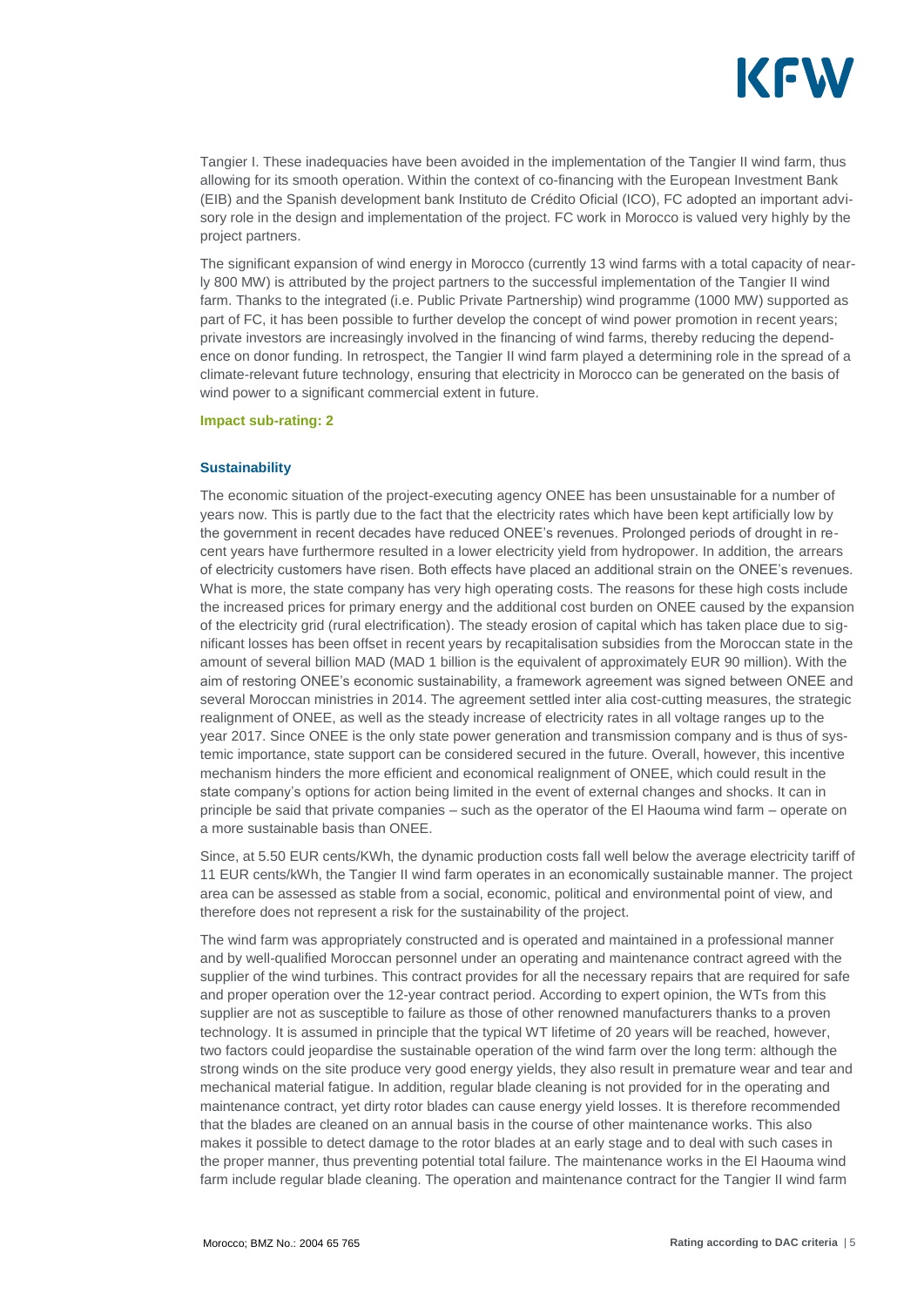

specifies a technical availability of at least 95 % for the entire wind farm. Despite the temporary failure of individual wind turbines in recent years, this target value was met at the level of the overall farm. Nevertheless, a defective WT always results in a loss of production. To be able to generate the highest possible electricity yield while at the same time providing the supplier with an incentive to repair or replace defective WTs promptly, the contract should also specify a technical availability per WT.

Overall, the positive effects and changes which resulted from the construction and operation of the Tangier II wind farm can be regarded as sustainable.

**Sustainability rating: 3**